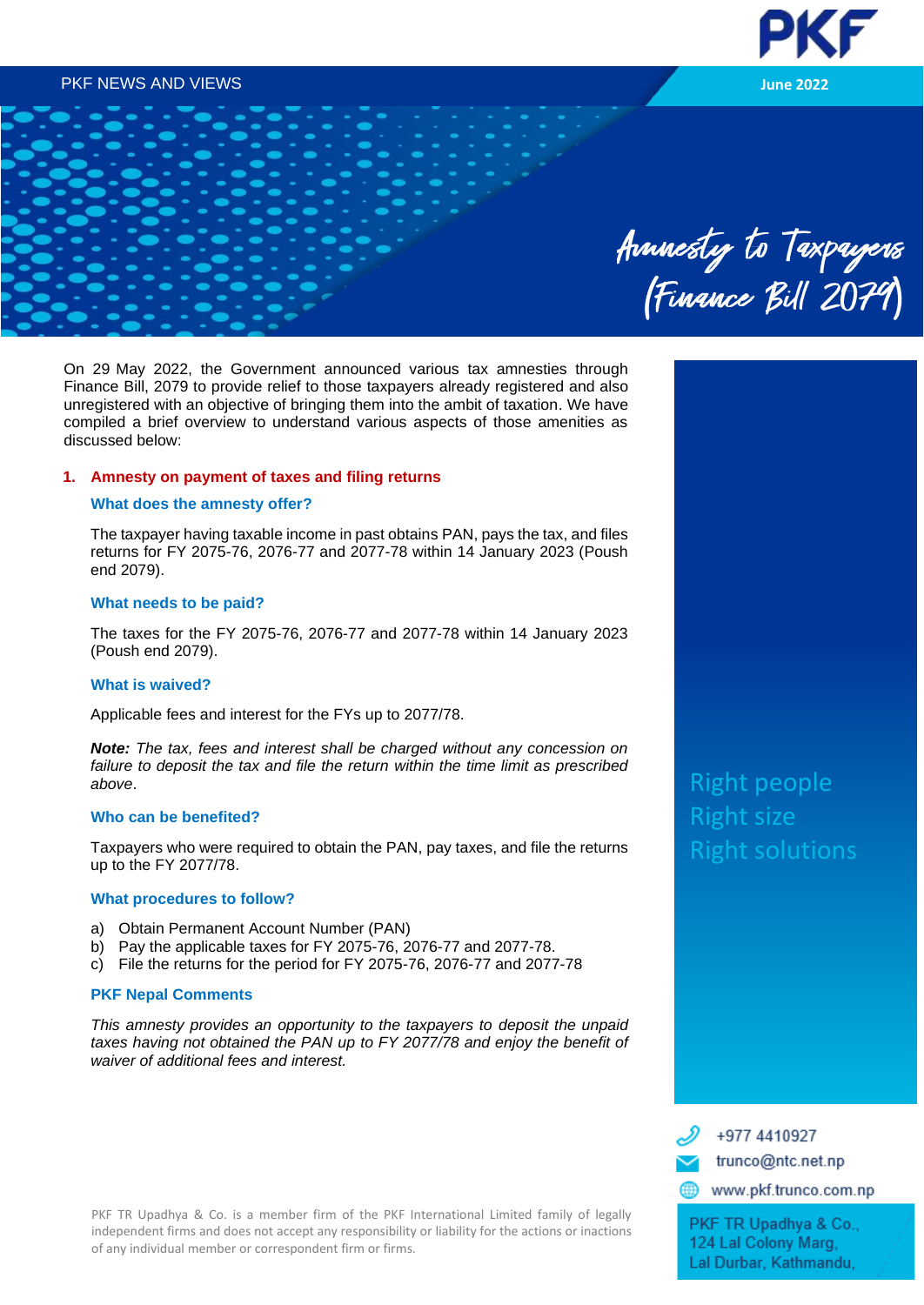

# **2. Amnesty on payment of outstanding dues by Joint Ventures**

# **What does the amnesty offer?**

The Joint Ventures registered under VAT Act 2052 who had failed to submit the returns or pay the applicable VAT up to 13 April 2022 (Chaitra end 2078) furnishes the VAT return and pays outstanding VAT & 50% of applicable interest within 14 January 2023 (Poush end 2079).

Also, the Joint Ventures who have filed returns up to 13 April 2022 (Chaitra end 2078) without a deposit of the applicable VAT amount if pay the outstanding VAT & 50% of applicable interest within 14 January 2023 (Poush end 2079).

# **What needs to be paid?**

Outstanding VAT amount up to 13 April 2022 (Chaitra end 2078) & 50% of applicable interest within 14 January 2023 (Poush end 2079).

# **What is waived?**

The fees, additional charges and penalties.

# **Who can be benefited?**

Taxpayers who have failed to submit the VAT returns and pay the VAT amount due up to 13 April 2022 (Chaitra end 2078) and the taxpayers who have failed to pay the VAT amount applicable but have submitted the VAT returns up to 13 April 2022 (Chaitra end 2078)

# **What procedures to follow?**

- a) Pay the due amount of VAT with 50% of applicable interest.
- b) Submit all the VAT returns up to 13 April 2022 (Chaitra end 2078)
- c) Furnish the evidence to the assessment officer in the respective tax office

# **PKF Comments**

*This amnesty provides an opportunity to the taxpayers to clear their outstanding dues for the period up to 13 April 2022 (Chaitra end 2078) under VAT Act on the payment of the outstanding dues and 50% of applicable interest.*

Right people Right size Right solutions

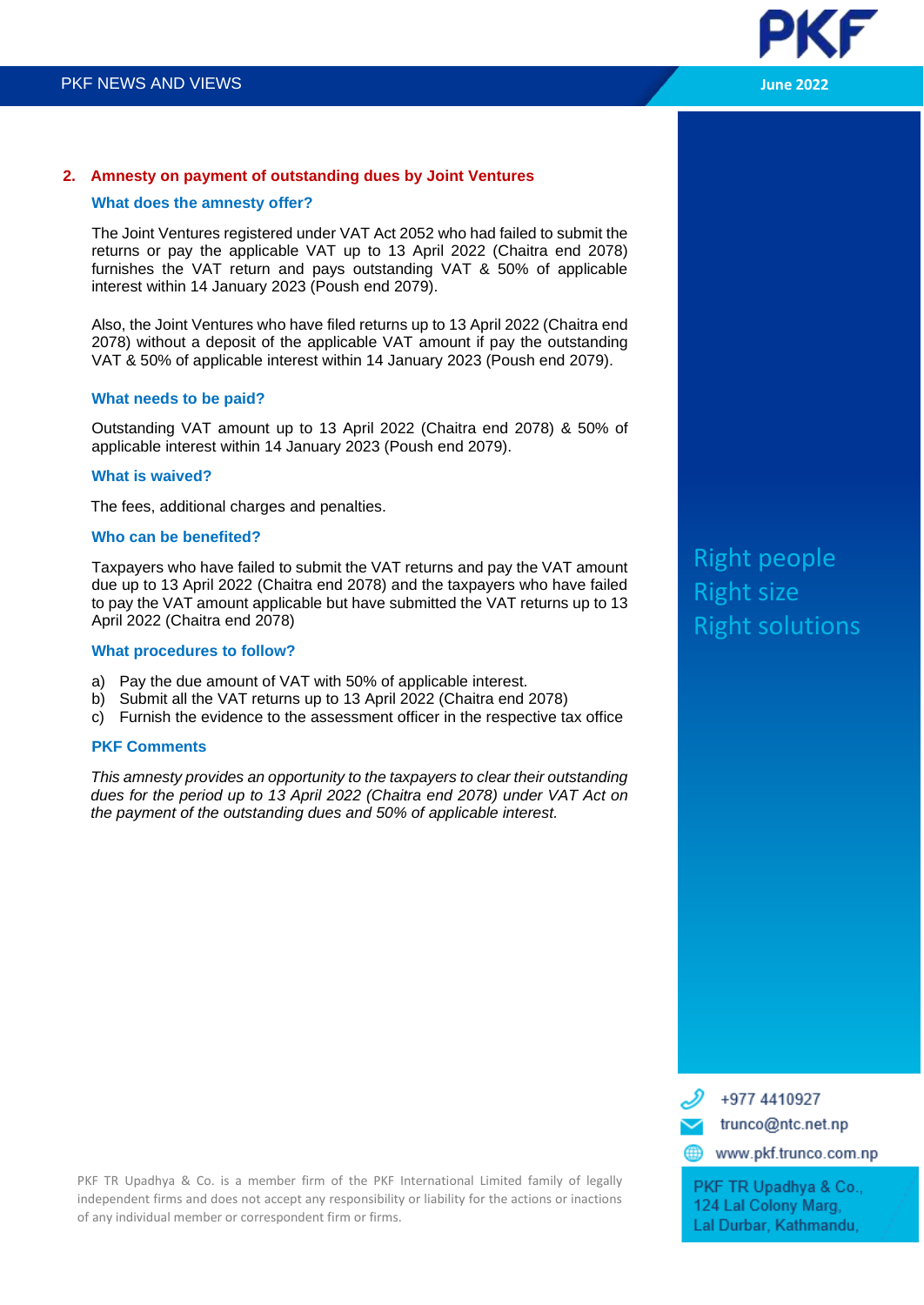

# **3. Amnesty to Private Firms and Companies**

# **What does the amnesty offer?**

Private firms and companies that are registered under the Private Firm Registration Act, 2014 and Companies Act, 2063 and have not submitted their annual returns up to FY 2076/77 (2019/20) and failing to renew their business can submit such returns and deposit 5% of applicable fees and penalties by 14 January 2023 (Poush end 2079).

# **What needs to be paid?**

5% of applicable fees of renewal and penalties for delay in submission of annual returns.

# **What is waived?**

The remaining 95% fees and penalties.

# **Who can be benefited?**

Private firms and companies who submit the pending annual returns up to FY 2076/77 and apply for renewal by 14 January 2023 (Poush end 2079).

# **PKF Nepal Comments**

*The amnesty is provided to the Private firms and Companies so as to encourage the regularity in annual returns filing and effect timely renewal as required by the law.* 

Right people Right size Right solutions



Lal Durbar, Kathmandu,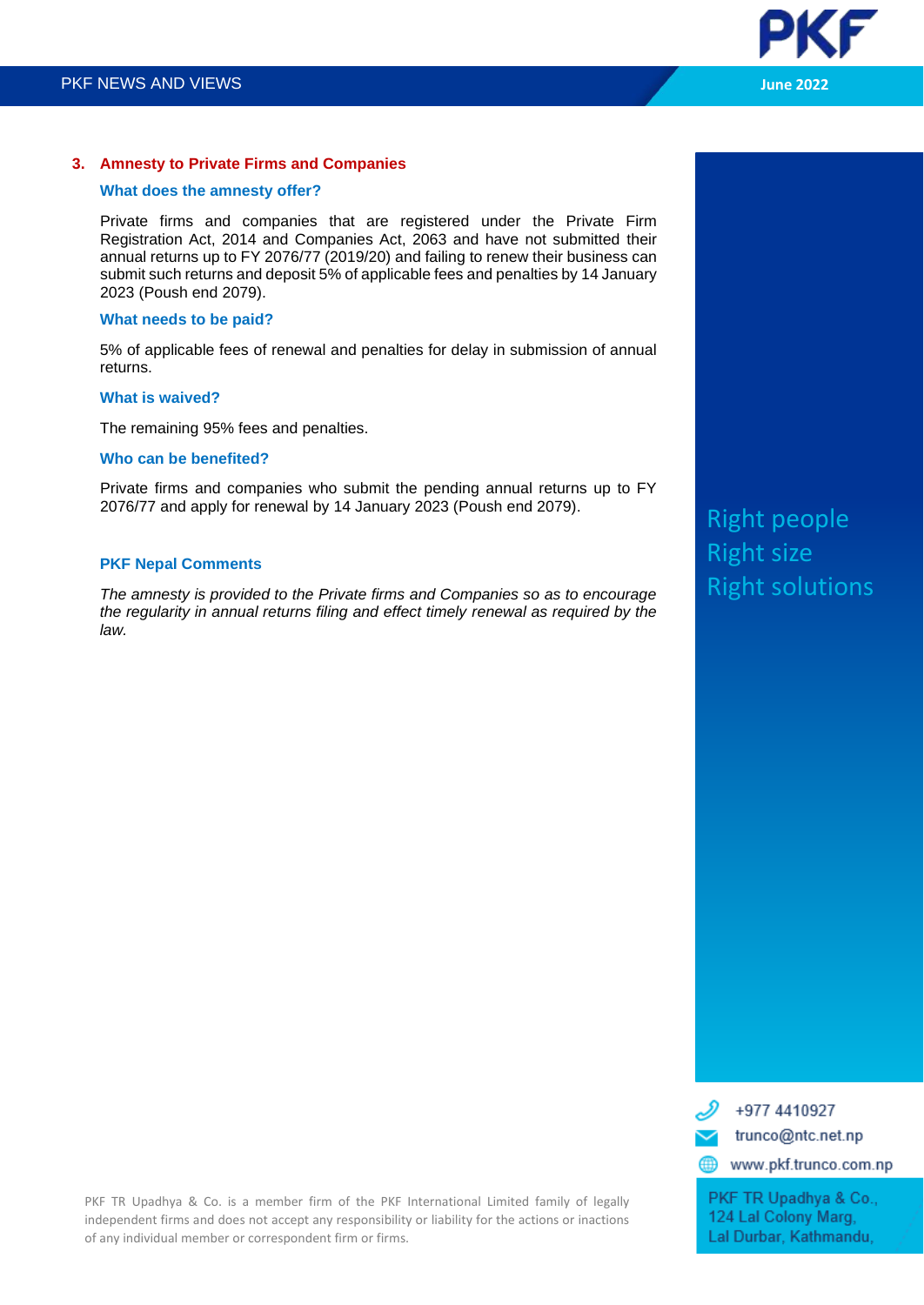

# **What does the amnesty offer?**

The licensees under Excise Act, 2058 who had failed to submit the returns or pay the applicable VAT up to 13 April 2022 (Chaitra end 2078 ) files the excise return and pay outstanding excise & 50% of delay fees within 14 January 2023 (Poush end 2079).

Also, the licensees who have furnished returns up to 13 April 2022 (Chaitra end 2078) without a deposit of the applicable excise amount if pays outstanding excise & 50% of delay fees within 14 January 2023 (Poush end 2079).

# **What needs to be paid?**

Outstanding excise amount up to 13 April 2022 (Chaitra end 2078) & 50% of applicable interest within 14 January 2023 (Poush end 2079).

# **What is waived?**

The fees, additional charges and penalties.

# **Who can be benefited?**

Taxpayers who have failed to submit the excise returns and pay the excise amount due up to 13 April 2022 (Chaitra end 2078) and the taxpayers who have failed to pay the excise amount applicable but have submitted the excise returns up to 13 April 2022 (Chaitra end 2078).

# **What procedures to follow?**

- a. Pay the due amount of excise with 50% of delay fees.
- b. Submit all the excise returns up to 13 April 2022 (Chaitra end 2078)
- c. Furnish the evidence to the assessment officer in the respective tax office

# **PKF Comments**

*This amnesty provides an opportunity to the taxpayers to clear their outstanding dues for the period up to 13 April 2022 (Chaitra end 2078) under E*xcise *Act on the payment of the outstanding dues and 50% of delay fees.*

Right people Right size Right solutions

+977 4410927 trunco@ntc.net.np www.pkf.trunco.com.np PKF TR Upadhya & Co., 124 Lal Colony Marg.

Lal Durbar, Kathmandu,

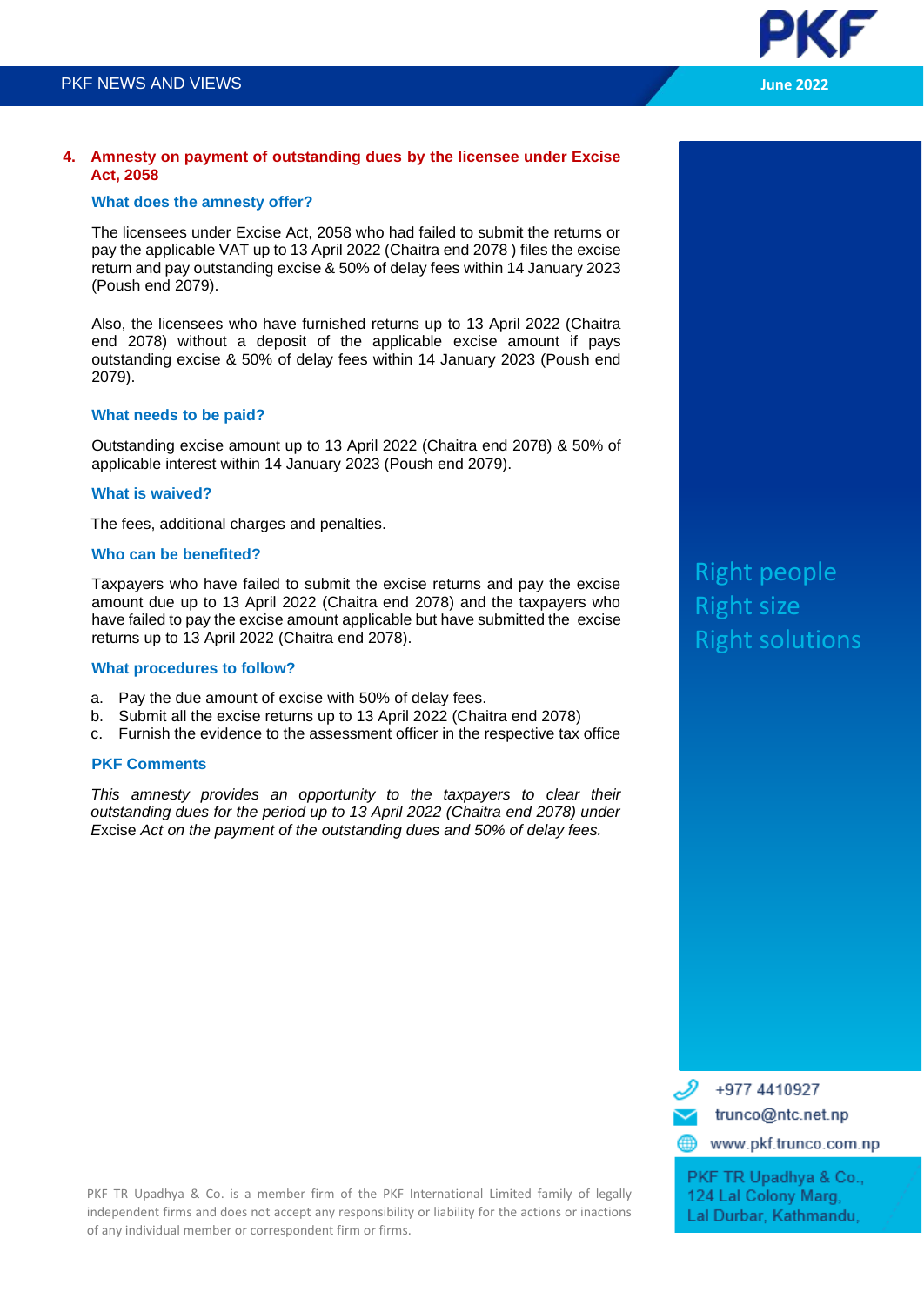#### **5. Special provision for removal of stock record**

# **What does the amnesty offer?**

Those industries whose stock record removal is already recommended by Inland Revenue Department through physical inspection and report but has not been approved for more than 15 years file an application with the respective Inland Revenue Office within 14 January 2023 (Poush end 2079) to claim removal of stock record for such stock

# **What is the benefit?**

Claim for the removal of stock record that is pending for more than 15 years

# **Who can be benefited?**

Industries whose stock record removal is already recommended by Inland Revenue Department through physical inspection and report but the same is pending decision and being outstanding for more than 15 years.

# **What procedures to follow?**

File an application with the respective Inland Revenue Office within 14 January 2023 (Poush end 2079) Furnish the evidence to the assessment officer in the respective tax office

# **PKF Nepal Comments**

*Through the Finance Ordinance 2079, industries would be able to claim for the removal of stock records that is pending for more than 15 years despite being recommended by the Inland Revenue Department*.

Right people Right size Right solutions



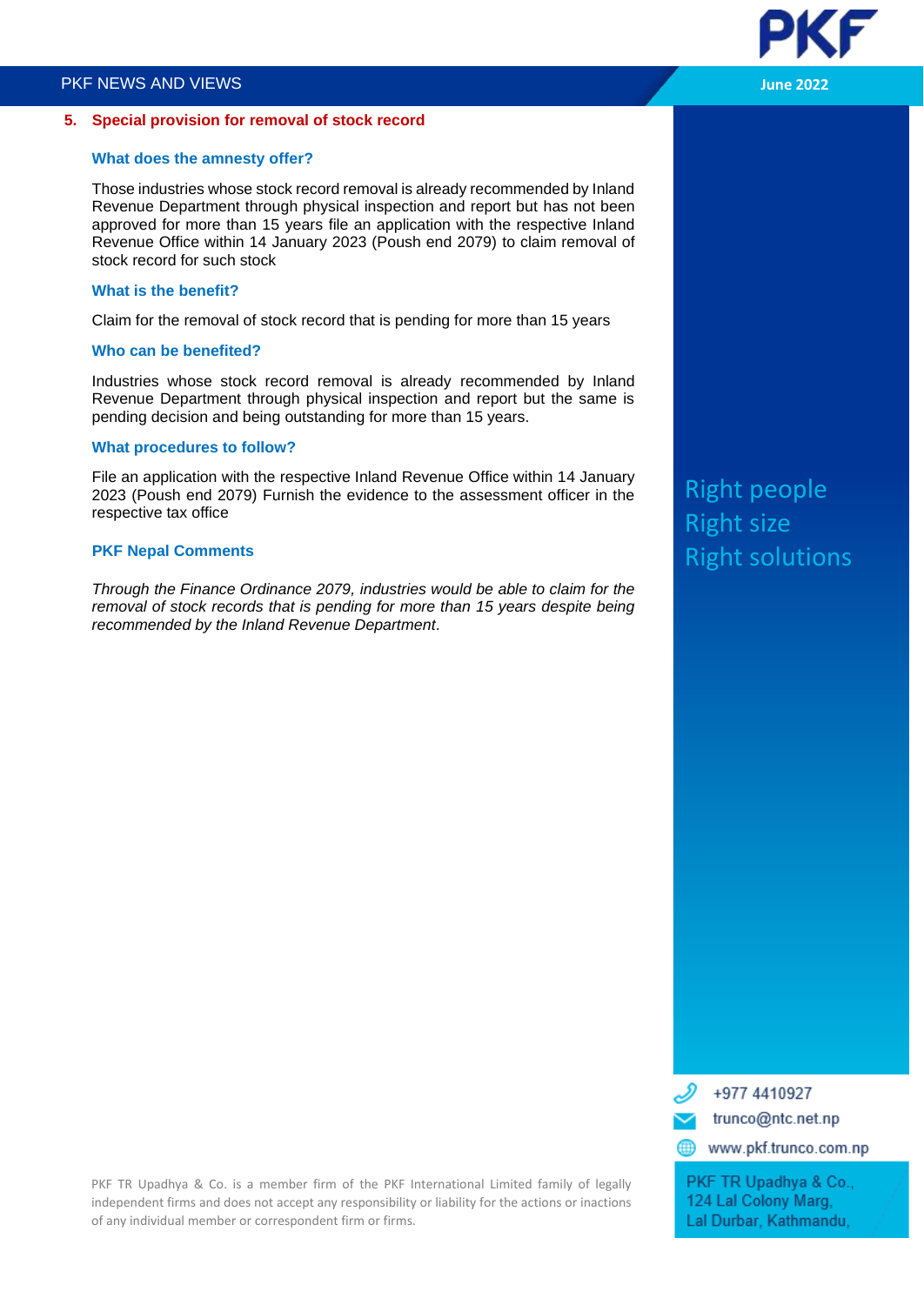# PKF NEWS AND VIEWS **June 2022**



# **6. Special provisions for presumptive taxpayers and turnover based taxpayers What does the amnesty offer?**

a) If there is a deviation in the turnover declared by the presumptive taxpayer u/s 4(4) and turnover based taxpayer u/s 4(4ka) with actual turnover till the FY 2020- 21 (FY 2077-78), then such taxpayer can declare the actual turnover for each year and pay 1.5% tax on differential turnover within 13 April 2023 (Chaitra end 2079). The revised turnover to the extent as declared and tax of such taxpayer shall be deemed to be final.

# **What is the benefit?**

The revised turnover to the extent as declared and tax of such taxpayer shall be deemed to be final

# **Who can be benefited?**

The presumptive taxpayer u/s 4(4) and turnover based taxpayer u/s 4(4ka) who has any deviations with actual turnover till the FY 2020-21 (FY 2077-78)

# **PKF Nepal Comments**

*The revised turnover and tax declared by the presumptive taxpayer u/s 4(4) and turnover based taxpayer u/s 4(4ka) shall be deemed final and waiver of any additional fees and interest* 

# Right people Right size Right solutions